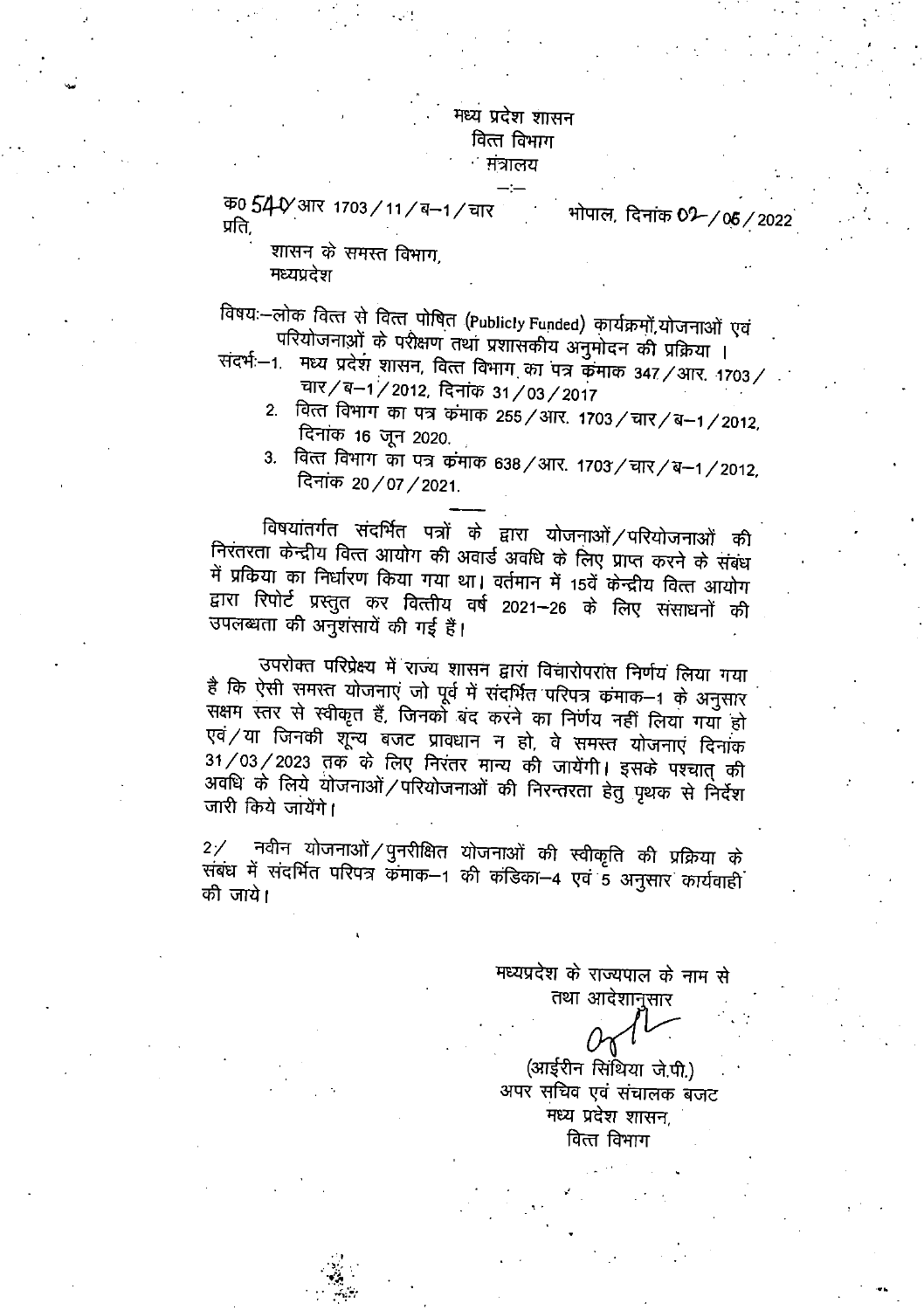#### निरंतर...2

पृ0क054 | /1703/2011/ब-1/चार भोपाल, दिनांक 02-106/2022 प्रतिलिपिः—

1/ राज्यपाल, मध्यप्रदेश के सचिव, राजभवन, भोपाल।

2/ प्रमुख सचिव, मध्यं प्रदेश विधान सभा, भोपाल।

3/ निबंधक, उच्च न्यायालय, मध्यप्रदेश जबलपुर।

4/ प्रमुख सचिव, मुख्यमंत्री सचिवालय, भोपाल।

5/ सचिव, लोक सेवा आयोग, इन्दौर।

6/ सचिव, लोक आयुक्त, मध्य प्रदेश, भोपाल।

7/ निज सचिव/निज सहायक मंत्री/राज्यमंत्री मध्यप्रदेश राज्य शासन भोपाल।

8/ मुख्य निर्वाचन पदाधिकारी, मध्यप्रदेश भोपाल ।

9/ सचिव राज्य निर्वाचन आयोग, मध्यप्रदेश भोपाल।

10 / रजिस्ट्रार, मध्यप्रदेश राज्य प्रशासनिक न्यायाधिकरण भोपाल / जबलपुर / इंदौर ग्वालियर।

11 / महाधिवक्ता / उप महाधिवक्ता, मध्य प्रदेश भोपाल / इंदौर / ग्वालियर।

12/ महालेखाकार (लेखा एवं हकदारी/आडिट)-1/2 मध्यप्रदेश भोपाल।

- 13 / अध्यक्ष प्रोफेशनल एग्जामिनेशन बोर्ड / माध्यमिक परीक्षा मण्डल,मध्यप्रदेश भोपाल।
- 14 / प्रमुख सचिव / सचिव / उपसचिव, सामान्य प्रशासन विभाग, भोपाल ।
- 15 % आयुक्त, कोष एवं लेखा, मध्यप्रदेश, भोपाल ।
- 16 / आयुक्त, जनसंपर्क संचालनालय, मध्यप्रदेश, भोपाल।
- 17 / नियंत्रक शासकीय केन्द्रीय मुद्रणालय, भोपाल की ओर राजपत्र में प्रकाशन के तिए।
- 18 / अवर सचिव, सामान्य प्रशासन विभाग (स्थापना शाखा / अधीक्षण शाखा/अभिलेख/मुख्य लेखाधिकारी) मंत्रालय, भोपाल।
- 19/ मुख्य सचिव के स्टॉफ ऑफिसर, मध्यप्रदेश मंत्रालय भोपाल।
- 20 / समस्त संभागीय संयुक्त संचालक, कोष एवं लेखा,मध्यप्रदेश।
- 21/ समस्त प्राचार्य लेखा प्रशिक्षण शाला मध्यप्रदेश।
- 22/ संयुक्त संचालक, जनसंपर्क प्रकोष्ठ,मंत्रालय, भोपाल ।

23⁄ अध्यक्ष मध्यप्रदेश राज्य कर्मचारी कल्याण समिति, मंत्रालय भोपाल।

24 / अध्यक्ष, शासन के समस्त मान्यता प्राप्त कर्मचारी संगठन / संघ।

25 / समस्त कोषालय अधिकारी / उपकोषालय अधिकारी मध्यप्रदेश।

 $26$  / गार्ड फाईल

की ओर सूचनार्थ एवं आवश्यक कार्यवाही हेतु अग्रेषित।

अवर सचिव मध्य प्रदेश शासन, वित्त विभाग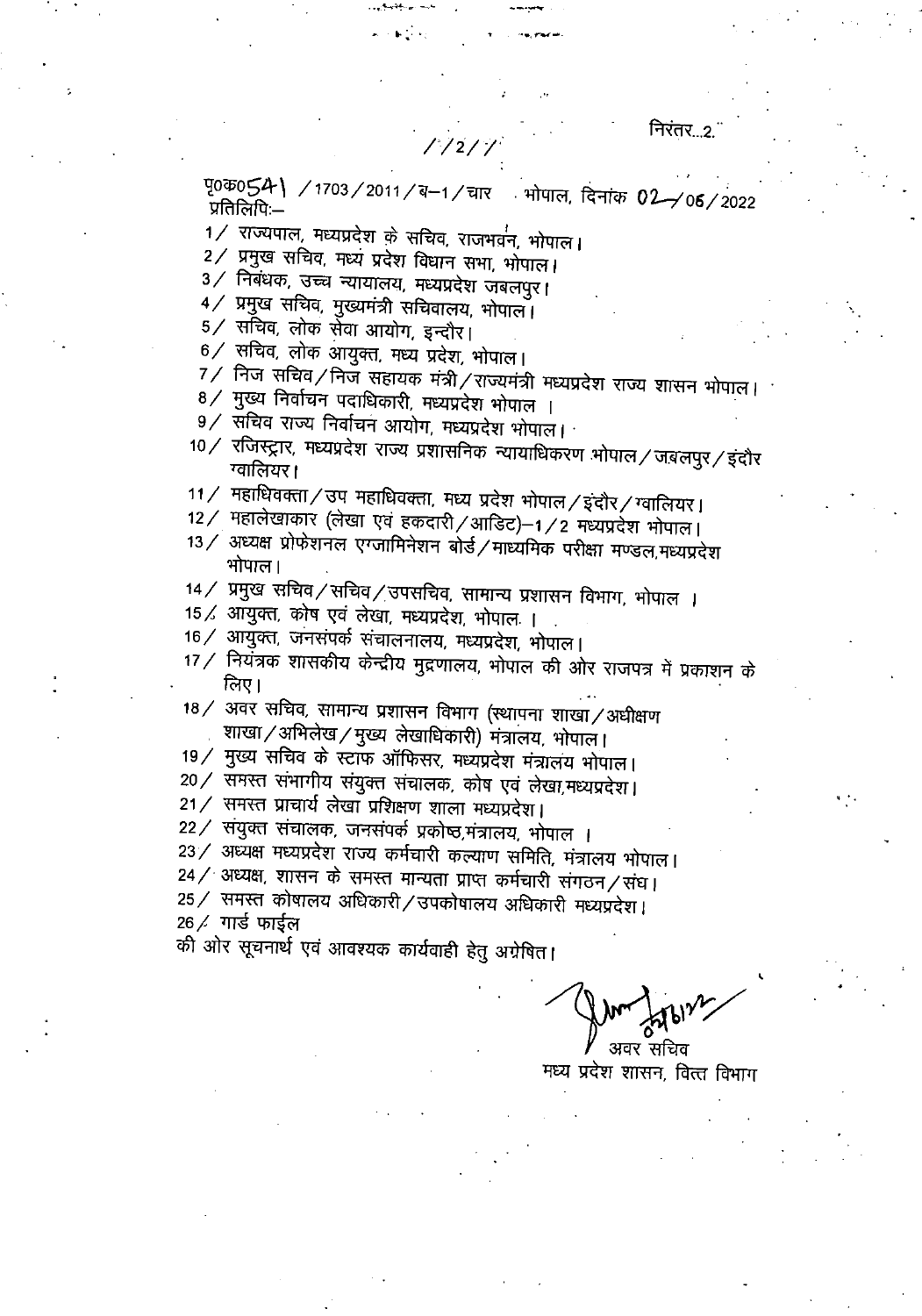# मध्यप्रदेश शासन वित्त विभाग मंत्रालय, वल्लभ भवन, भोपाल

भोपाल, दिनांक<sup>->}</sup> मार्च, 2017

क्रमांक <sup>3 प</sup>7आरं-1703/चार/ब-1/2012

प्रति.

शासन के समस्त विभाग, मध्यप्रदेश ।

# विषय :- लोक वित्त से वित्त पोषित (Publicly Funded) कार्यक्रमों, योजनाओं एवं परियोजनाओं के परीक्षण तथा प्रशासकीय अनुमोदन की प्रक्रिया।

बारहवीं पंचवर्षीय योजना में सामाजिक एवं आर्थिक क्षेत्र को सम्मिलित कार्यक्रम/योजनाओं एवं परियोजनाओं को दिनांक 01.04.2017 के पश्चात् निरन्तर रखने तथा नवीन योजनाओं के परीक्षण एवं स्वीकृति हेतु ये दिशा-निर्देश जारी किये जा रहे हैं। परियोजना से आशय इस प्रकार के व्यय प्रस्तावों से है, जिनमें निश्चित सीमित अवधि में एक बार व्यंय करके स्थाई परिसम्पत्तियां निर्मित को जाती हैं तथा जिनसे वित्तीय अथवा आर्थिक या दोनों लाभ प्राप्त होते हैं। स्पष्ट है कि परियोजनाओं के अंतर्गत ऐसे अनावर्ता व्यय प्रस्तावों को भी शामिल किया जा सकता है, जिनसे किसी शासकीय संगठन की कार्यक्षमता अथवा सेवा प्रदाय की गुणवत्ता में भी उल्लेखनीय सुधार होने की आशा है। पूंजीगत व्यय के प्रस्ताव परियोजना के रूप में ही

वर्गीकृत होते हैं। अन्य व्यय प्रस्तावों को कार्यक्रम अथवा योजनाओं के रूप में मान्य किया जाता हैं। वित्तीय संसाधनों की निर्भरता भारत सरकार द्वारा समय-समय पर गठित वित्त आयोग की अनुशंसाओं 2. पर रहती है। पंचवर्षीय योजना को व्यवस्था की समाप्ति के कारण भारत सरकार द्वारा यह निर्णय लिया गया है कि योजनाओं/परियोजनाओं के परीक्षण के समय वित्तीय संसाधनों की आवश्यकता तथा उपलब्धता का आक्कलन वित्त आयोग के अवार्ड अवधि को दृष्टिगत रखते हुये किया जाना चाहिये। वित्तीय संसाधनों की उपलब्धता का विश्वसनीय आक्कलन वित्त आयोग की अनुशंसित अवधि तक के लिये होने के कारण यह आवश्यक है कि, प्रस्तावित कार्यक्रमों/परियोजनाओं के लिये वित्तीय संसाधनों का आक्कलन केन्द्रोय वित्त आयोगों की आवार्ड अवधि के लिये दिया जाये ताकि राज्य को वित्त पोषण करने में कठिनाई न हो।

कार्यक्रम/योजना की स्वीकृति तथा निरन्तरता के विषय में प्रशासकीय विभाग कार्यक्रम/योजना के मूल उद्देश्य, उसको आवश्यकता, उससे प्राप्त होने वाले लाभ तथा उसके लिये आवश्यक वित्तीय संसाधन की जानकारी का समावेश करते हुये विचाराधीन कार्यक्रम को प्रपत्र-1 में तैयार करेगा। कार्यक्रम पर मन्त्रि-परिषद का अनुमोदन प्राप्त करने हेतु तैयार की जाने वाली संक्षेपिका में इसे परिशिष्ट के रूप में संलग्न किया जायेगा।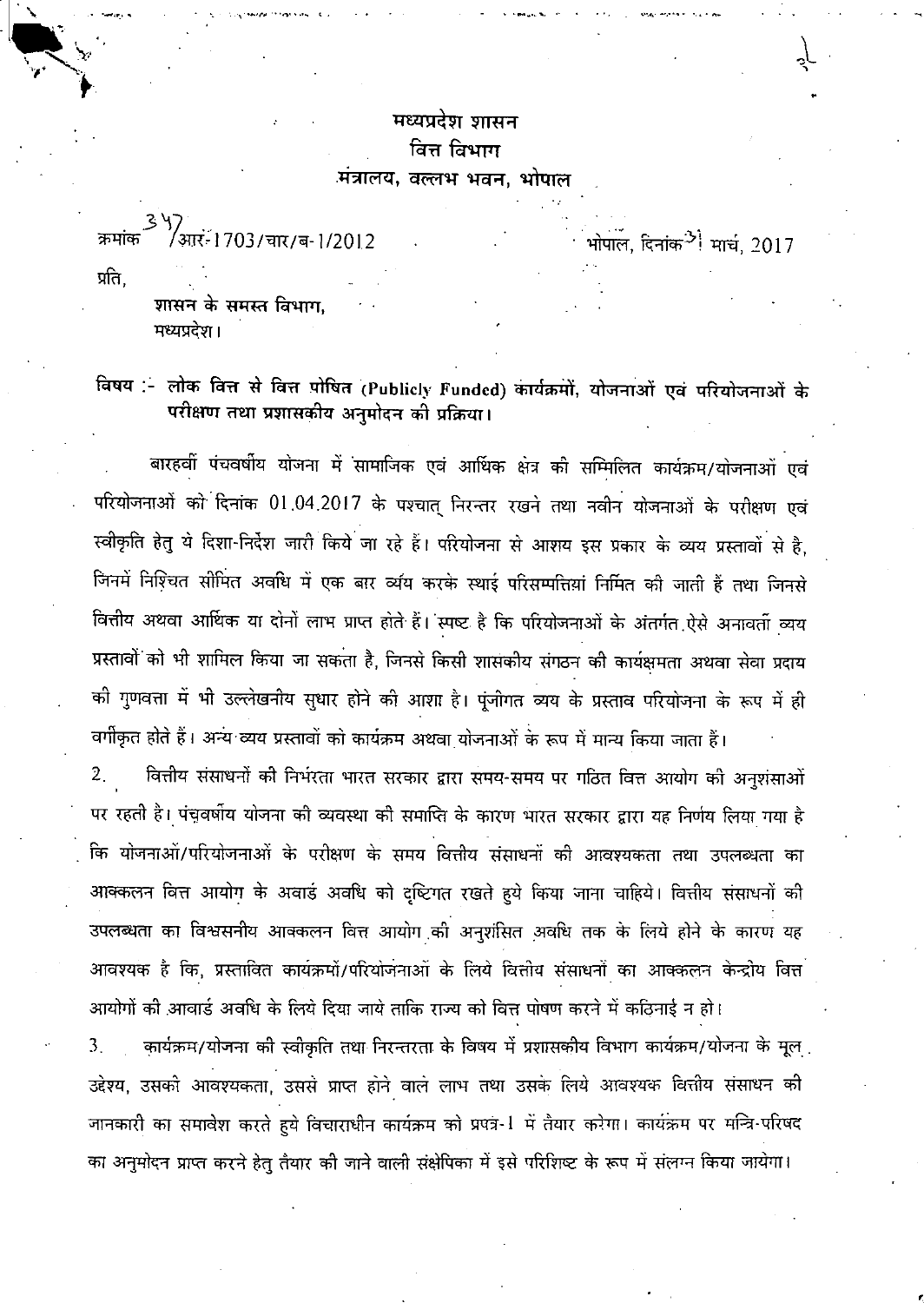

निर्माण विभागों में यह व्यवस्था है कि वार्षिक बजट प्रस्ताव के अंतर्गत सिविल कार्यों के लिये [अ] वित्तीय प्रावधान "कार्यक्रम" अंतर्गत पूंजीगत मद में कराये जाकर उन वित्तीय संसाधनों से विभिन्न परियोजनाओं का वित्त पोषण किया जाता है। इस व्यवस्था के अंतर्गत जनता को मांग के आधार पर मैदानी सर्वेक्षण उपरान्त विभिन्न परियोजनायें, नवीन मद के रूप में अनुदान मांगों के अंतगत प्रस्तावित की जाती हैं। पूंजीगत व्यय सुनियोजित तरीके से करने के लिये कण्डिका 3 अनुसार प्रशासकीय विभाग मापदंड आधारित कार्यक्रम की रूप रेखा तैयार कर उस पर मंत्रि-परिषद का नीतिगत आदेश प्राप्त करेंगे। नीतिगत आदेश प्राप्त करते समय पूंजीगत व्यय संबंधी विचाराधीन कार्यक्रम के लिये परियोजना अवधि के 3 वर्षों हेतु वर्षवार MTEF (Mid Term Expenditure Framework) का उल्लेख किया जायेगा।

मंत्रि-परिषद का नीतिगत/सैद्धांतिक निर्णय प्राप्त करने के पश्चात प्रत्येक परियोजना की [ब] अनुमानित लागत का विस्तृत परोक्षण निम्नांकित समिति द्वारा किया जाकर अनुमानित व्यय का आक्कलन किया जायेगा:-

 $\mathbf{I}$ . विभागाध्यक्ष

भवन निर्माण को स्थिति में परियोजना क्रियान्वयन इंकाई, लोक निर्माण विभाग के परियोजना  $\overline{2}$ . निर्देशक

विभाग/विभागाध्यक्ष कार्यालय के वित्तीय सलाहकार  $\mathbf{3}$ .

वित्त विभाग के उप सचिव से अनिम्न अधिकारी .  $\overline{4}$ .

अन्य, जिसे विभागाध्यक्ष आवश्यक समझे  $5.$ 

पूंजीगत व्यय संबंधी प्रत्येक परियोजना का परीक्षण निम्नांकित समितियों द्वारा किया जायेगा:-[स]

1. स्थायी वित्तीय समिति (Standing Finance Committee)

2. वित्तीय व्यय समिति (Expenditure Finance Committee)

3. परियोजना परीक्षण समिति (Project Screening Committee)

उपर्युक्त समितियों के अध्यक्ष एवं सदस्य तथा वित्तीय अधिकार निम्नानुसार होंगे :-

| क्र. | समिति का नाम | समिति के     | समिति के सदस्य          | काय                | प्रशासकोय             |
|------|--------------|--------------|-------------------------|--------------------|-----------------------|
|      |              | अप्यक्ष      |                         | योजना/परियोजना     | अनुमादन हेतु सक्षम    |
|      |              |              |                         | व्यय के अनुशंसा को | प्राधिकारो            |
|      |              |              |                         | सोमा               |                       |
|      | स्थायो वितोय | प्रशासकीय    | 1. सचिव वित्त विभाग,    | र $20.00$ करांड़   | विभागोय मंत्री द्वारा |
|      | समिति .      | विभाग के अपर | (संबंधित विभाग का कार्य | तक                 | अनुमोदन               |
|      | (Standing)   | मख्य         | देखने वाले सचिव)        |                    |                       |
|      | Finance      | सचिव/प्रमुख  | $2.$ विभागाध्यक्ष       |                    |                       |
|      | Committee)   | सचिव/ सचिव   | 3. सचिव योजना विभाग     |                    |                       |
|      |              |              |                         |                    |                       |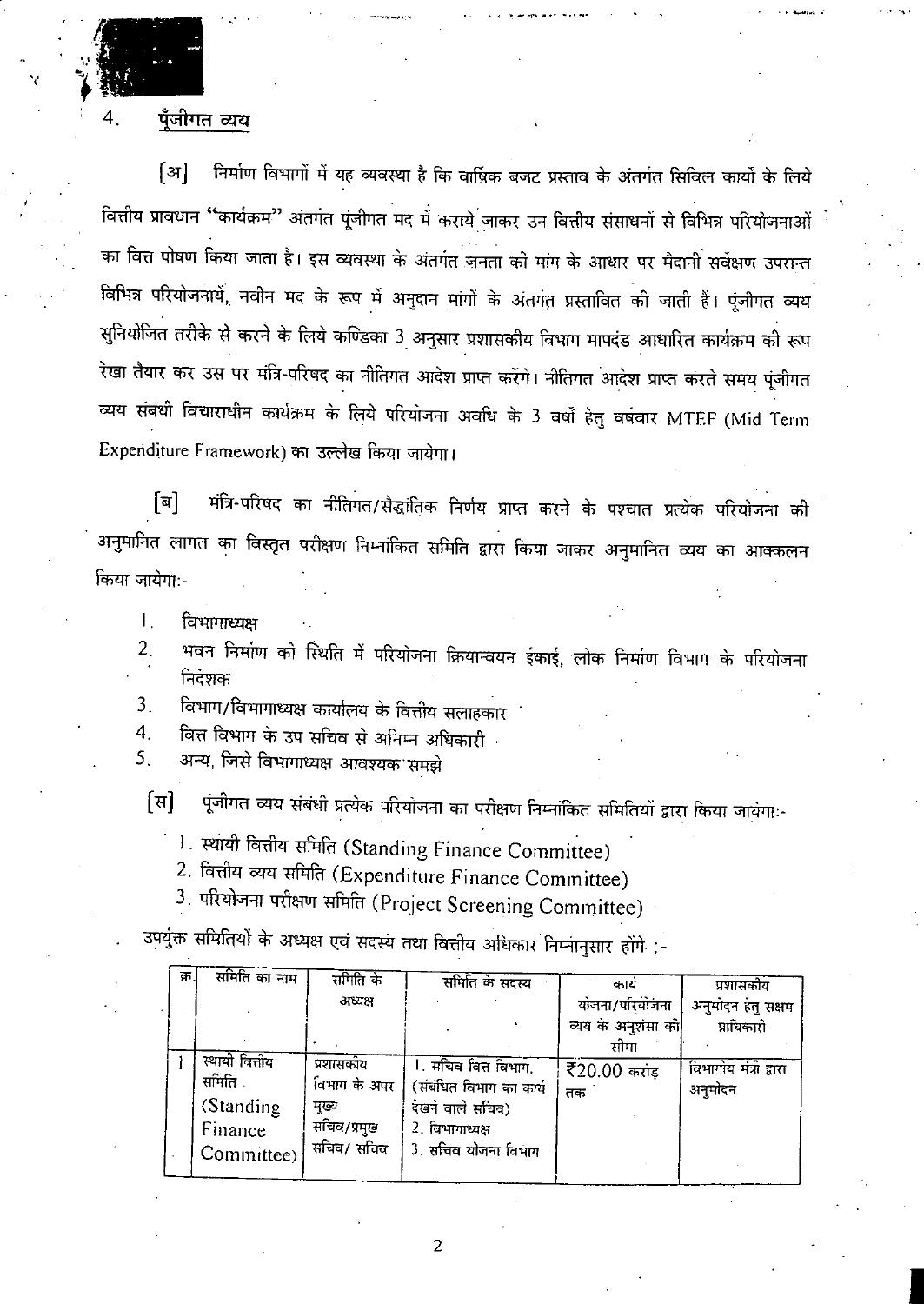| $\overline{2}$ . | वित्तीय व्यय समिति वित्त विभाग के<br>(Expenditur)<br>e Finance<br>Committee) | अपर मुख्य<br>र्साचव/प्रमुख<br>सचिव | 1. विभागीय अपर मुख्य<br>सचिव/प्रमुख सचिव/सचिव<br>2. सचिव वित्त विभाग<br>(संबंधित विभाग का काय<br>देखने वाले सचिव)<br>$3.$ विभागाध्यक्ष<br>4. सचिव योजना विभाग  | र्रे20.00 करोड़ से<br>अधिक एवं<br>$\bar{x}$ 100.00 करोड़<br>तक | विभागीय मंत्री के<br>अनुमोदन उपरांत<br>वित्त मंत्रो का<br>अनुमादन                                                                                                                             |
|------------------|------------------------------------------------------------------------------|------------------------------------|----------------------------------------------------------------------------------------------------------------------------------------------------------------|----------------------------------------------------------------|-----------------------------------------------------------------------------------------------------------------------------------------------------------------------------------------------|
| 3.               | परियोजना परीक्षण<br>समिति<br>(Project<br>Screening<br>Committee)             | मुख्य सचिव<br>$\ddotsc$            | । विभागीय अपर मुख्य<br>र्साचव/प्रमुख सचिव/सचिव <br>2. सांचव वित्त विभाग<br>(संवंधित विभाग का कायं<br>दखने वाले सचिव)<br>3. विभागाध्यक्ष<br>4. सचिव योजना विभाग | रै $100.00$ करोड़<br>से अधिक                                   | 1. मंत्रि-परिषद का<br>अनुमोदन आवश्यक<br>होगा।<br>2. परियोजना<br>परीक्षण समिति के<br>अनुमोदन कं<br>पश्चात् मंत्रि-परिषद<br>संक्षेपिका अभिमत<br>के लिये वित्त<br>विभाग को प्रेषित<br>को जायेगो। |

यदि राशि का व्यय अनुसूचित जाति/जनजाति उप योजना (सब स्कीम) के अंतर्गत है अथवा [द] जहाँ अनुसूचित जाति/अनुसूचित जनजाति के हितग्राही बहुतायत में लाभांवित होंगे, ऐसे व्यय से संबंधित कार्य/परियोजनाओं को स्वीकृत करते समय अनुसूचित जाति एवं अनुसूचित जनजाति कल्याण विभाग, दोनों विभागों के अपर मुख्य सचिव/प्रमुख सचिव/सचिव को भी बैठक में आमंत्रित किया जाना आवश्यक होगा।इसी प्रकार अनुसूचित जाति विभाग को सक्षम वित्तीय समिति में अनुसूचित जनजाति विभाग के अपर मुख्य सचिव/प्रमुख सचिव/सचिव एवं अनुसूचित जनजाति विभाग को बैठक में अनुसूचित जाति विभाग के अपर मुख्य सचिव/प्रमुख सचिव/सचिव को अनिवायंतः आमंत्रित किया जावेगा।

परियोजना प्रतिवेदन वित्त विभाग में बैठक की तिथि से कम से कम सात कार्य दिवस पूर्व प्राप्त हो जाना चाहिये जिससे वित्त विभाग में परियोजना प्रस्ताव का सम्यक परीक्षण हो सके।

 $5<sub>1</sub>$ राजस्व व्यय

राजस्व व्यय के प्रकरणों में बजट प्रस्तावों में नवीन मद अन्तर्गत शामिल किये जाने के पश्चात्  $\lceil 3 \rceil$ प्रशासकीय विभाग, पदों के सृजन को छोड़कर, शेष प्रकरणों में रूपये 20 करोड़ तक व्यय भार के लिये वित्त विभाग को सहमति से स्वीकृति आदेश जारी करने हेतु सक्षम होगा। रूपये 20 करोड़ से अधिक व्यय भार के प्रकरणों में वित्त विभाग के अभिमत के पश्चात मंत्रि परिषद का आदेश प्राप्त करने को कार्यवाही को जायेगी।

प्रस्ताव में राजस्व एवं पूंजीगत, दोनों प्रकार के व्यय शामिल है तो पूंजीगत व्यय के प्रशासकीय [ब] अनुमोदन को प्रक्रिया अनुसार कार्यवाही को जायेगी।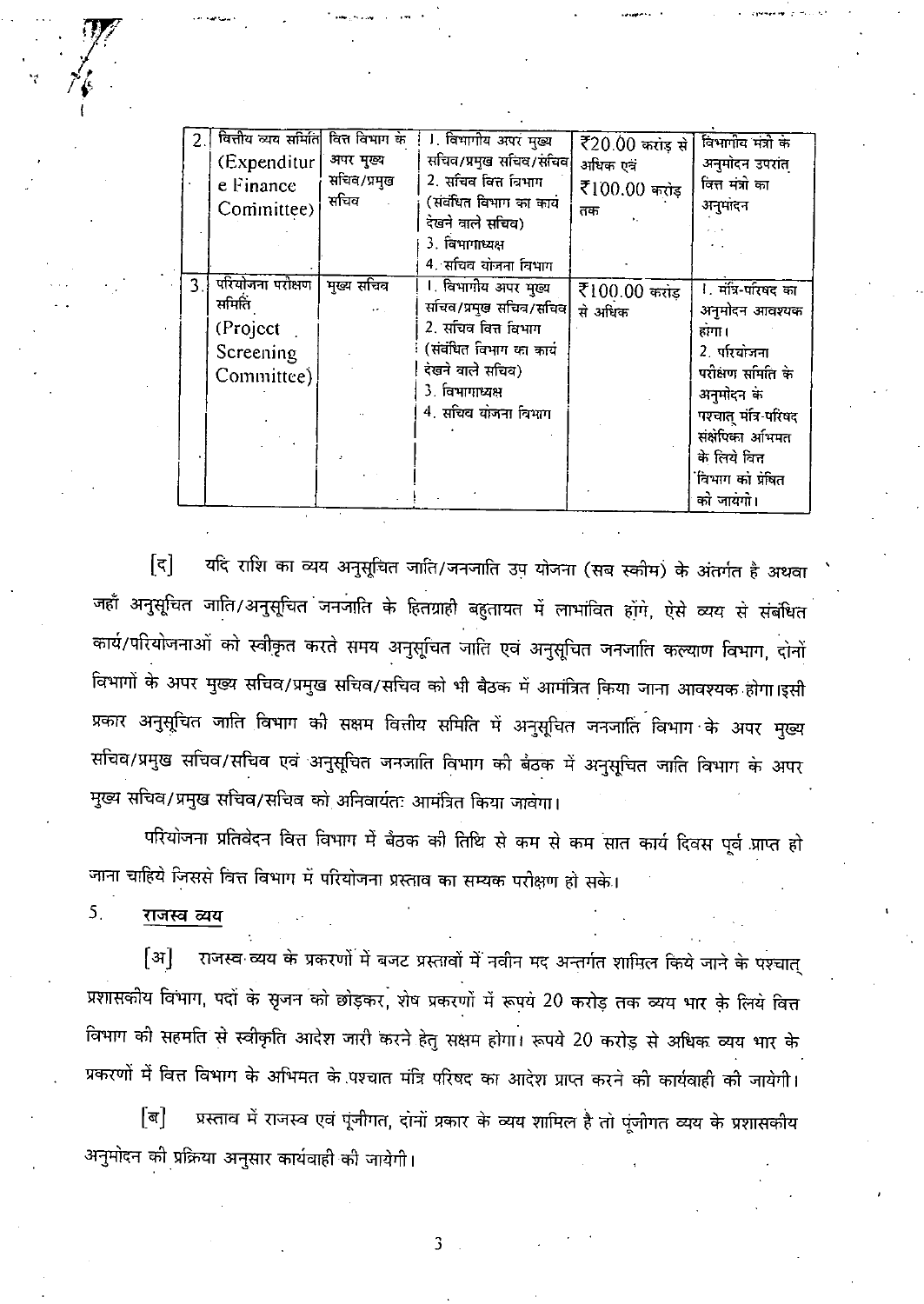# कार्यक्रम, योजनाओं/परियोजनाओं की निरन्तरता

6.

पंचवर्षीय योजनाओं की अवधारणा के अंतर्गत प्रत्यंक पंचवर्षाय योजनाओं की समाप्ति पर [अ] उसमें शामिल योजनाओं को आयोजनेतर मद में स्थानांतरित किये जाने की अपेक्षा रहती रही है अथवा आयोजना मद की योजना को आयोजनेतर मद को ऐसी मुख्य योजना मे समाहित किया जाता है, जिनका उद्देश्य समान हो। बारहवीं पंचवर्षीय योजना में शामिल योजनाओं की निरन्तरता के विषय पर भारत सरकार द्वारा पृथक से मार्गदर्शी निर्देश दिनांक 23.02.2017 को जारी किये गये हैं। अतः सभी प्रशासकीय विभागों से यह अपेक्षा है कि वे समान उद्देश्य वाली योजनाओं को मुख्य योजना में समाहित करने की कार्यवाही करें ताकि विभागों को उपलब्ध कराये जा रहे बजट प्रावधान का उपयोग करने में उन्हें सुविधा हो।

बारहवीं पंचवर्षीय योजना अंतर्गत क्रियान्वित योजनाओं को दिनांक 01 अप्रैल, 2017 के [ब] पश्चात् निरन्तर रखे जाने के संबंध में प्रशासकीय विभाग सक्षम् स्तर से प्रशासकोय स्वीकृति प्राप्त करने की कार्यवाही 30 जून, 2017 के पूर्व निश्चित रूप से पूर्ण करें। यदि किसी योजना के लिये वर्ष 2017-18 के बजट प्रस्ताव में प्रावधान नहीं है तथा इस के लिये वर्ष 2017-18 के बजट प्रस्तावों में समान उद्देश्य की योजना का प्रावधान भी नहीं है, तब ऐसी योजनाओं को निरन्तर रखे जाने हेतु पूर्ण औचित्य के साथ प्रस्ताव तैयार कर उस पर प्रशासकीय आदेश सक्षम स्तर से दिनांक 30 जून, 2017 के पूर्व प्राप्त किया जाकर अनुपूरक अनुदान प्रस्ताव में शामिल करने हेतु संबंधित विभागों द्वारा आवश्यक कार्यवाही को जाये।

उपरोक्त प्रक्रियाओं के पालन के पश्चात् प्रशासकीय विभाग द्वारा प्रत्येक कार्यक्रम, योजना तथा 7. परियोजना को प्रशासकीय स्वीकृति जारी कर उसको प्रति महालेखाकार एवं आयुक्त, कोष एवं लेखा को भी पृष्ठांकित को जायेगी। आयुक, कोष एवं लेखा (कोषालय) के सर्वर में यह व्यवस्था करेंगे कि किसी भी स्थिति में प्रशासकीय स्वीकृति में सम्मिलित राशि से ज्यादा संचित (cumulative) रूप से आहरण न कर सके। प्रशासकीय विभागों की यह जिम्मेदारी होगी कि अपने स्तर से यह सुनिश्चित करें कि प्रशासकीय स्वीकृति से ज्यादा राशि इस योजना में आहरण/व्यय न हो पाये।

8. ऊपर उल्लेखित व्यवस्था के अतिरिक्त यदि कतिपय अन्य विभागों के यदि कोई प्रकरण हैं तो ऐसे ' प्रकरण परीक्षण के लिये वित्त विभाग को प्रेषित कर आगामी कार्रवाई की जायेगी। इस संबंध में यदि कोई व्याख्या/स्पष्टीकरण का प्रश्न उद्भूत होता है तो उक्त प्रकरण वित्त विभाग के निर्णय हेतू प्रेषित किये जायेंगे।  $9<sub>1</sub>$ सामान्य प्रशासन विभाग, गृह, जेल, विधि, राजस्व जैसे नियामक विभागों के व्यय प्रस्तावों के परीक्षण तथा स्वीकृति के लिये पृथक व्यवस्था लागू होगी जिस पर पृथक से निर्देश जारी किये जायेंगें।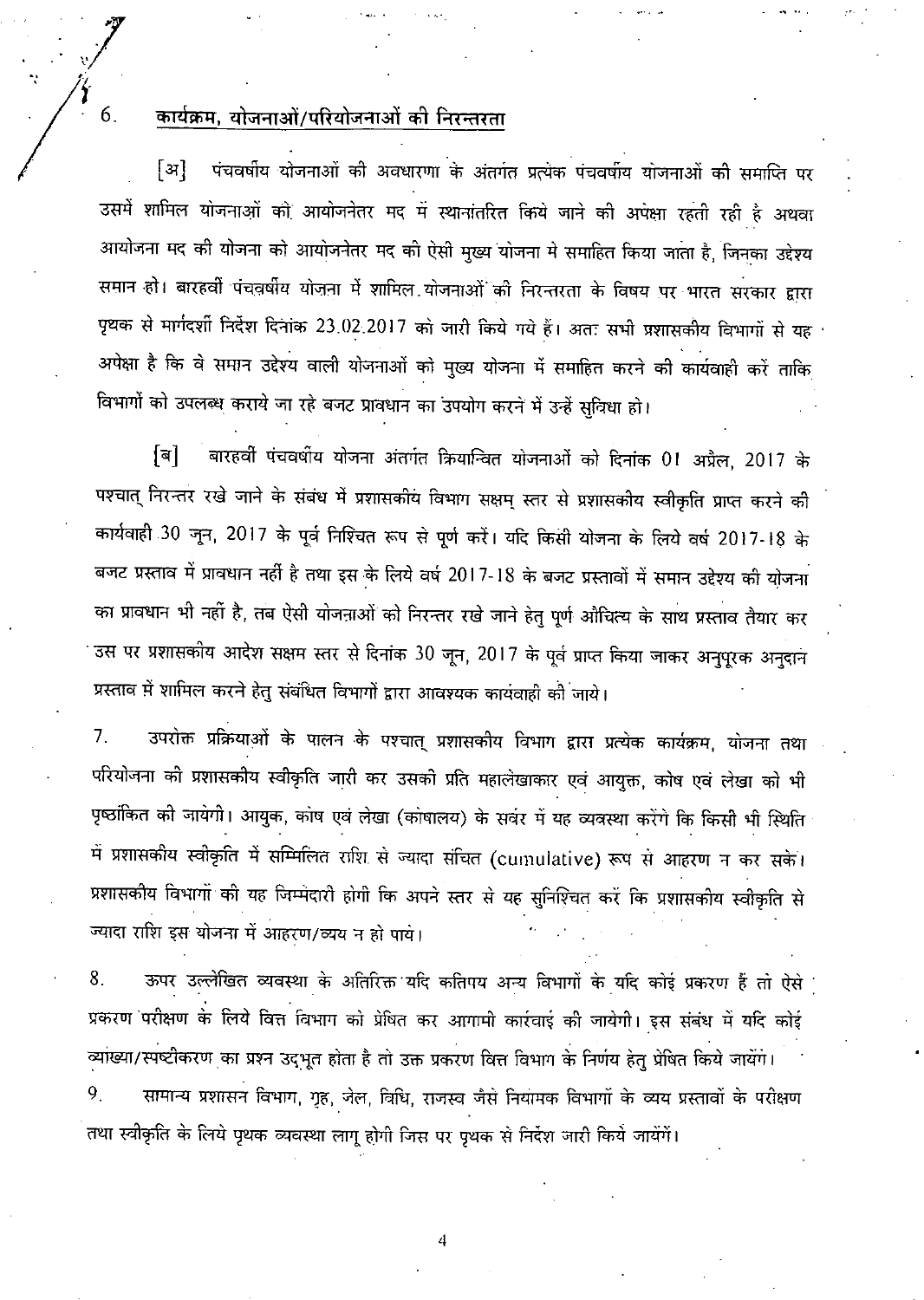$10<sub>1</sub>$ केन्द्रीय वित्त आयोग को अनुशंसान्तर्गत प्राप्त विशिष्ट प्रयोजन अनुदान से किये जाने वाले उच्च स्तरीय निगरानी समिति (High Level Monitoring Committee) से अनुमोदित कायों, एन्यूटी तथा जननिजी भागीदारी के राज्य स्तरीय साधिकार समिति (State Level Empowered Committee) के द्वारा अनुमोदित कार्यों एवं बाह्य पोषित कार्य/परियोजनाओं के लिये गठित राज्य स्तरीय समिति (State Level Committee for Externally Aided Projects), के द्वारा अनुमोदित कार्यों के परीक्षण तथा प्रशासकीय स्वीकृति की पृथक प्रक्रिया होने से इनसे संबंधित कार्यों एवं राज्य वित्त आयोग की अनुशंसा पर स्थानीय निकायों को दी जाने वाली राशि से कराये जाने वाले कार्यों एवं परियोजनाओं हेतु उक्त व्यवस्था लागू नहीं होगी।

5

मध्यप्रदेश के राज्यपाल के नाम से तथा आदेशानुसार

अंजीत

(अजीत प्रकाश श्रीवास्तव) अपर मुख्य सचिव मध्यप्रदेश शासन, वित्त विभाग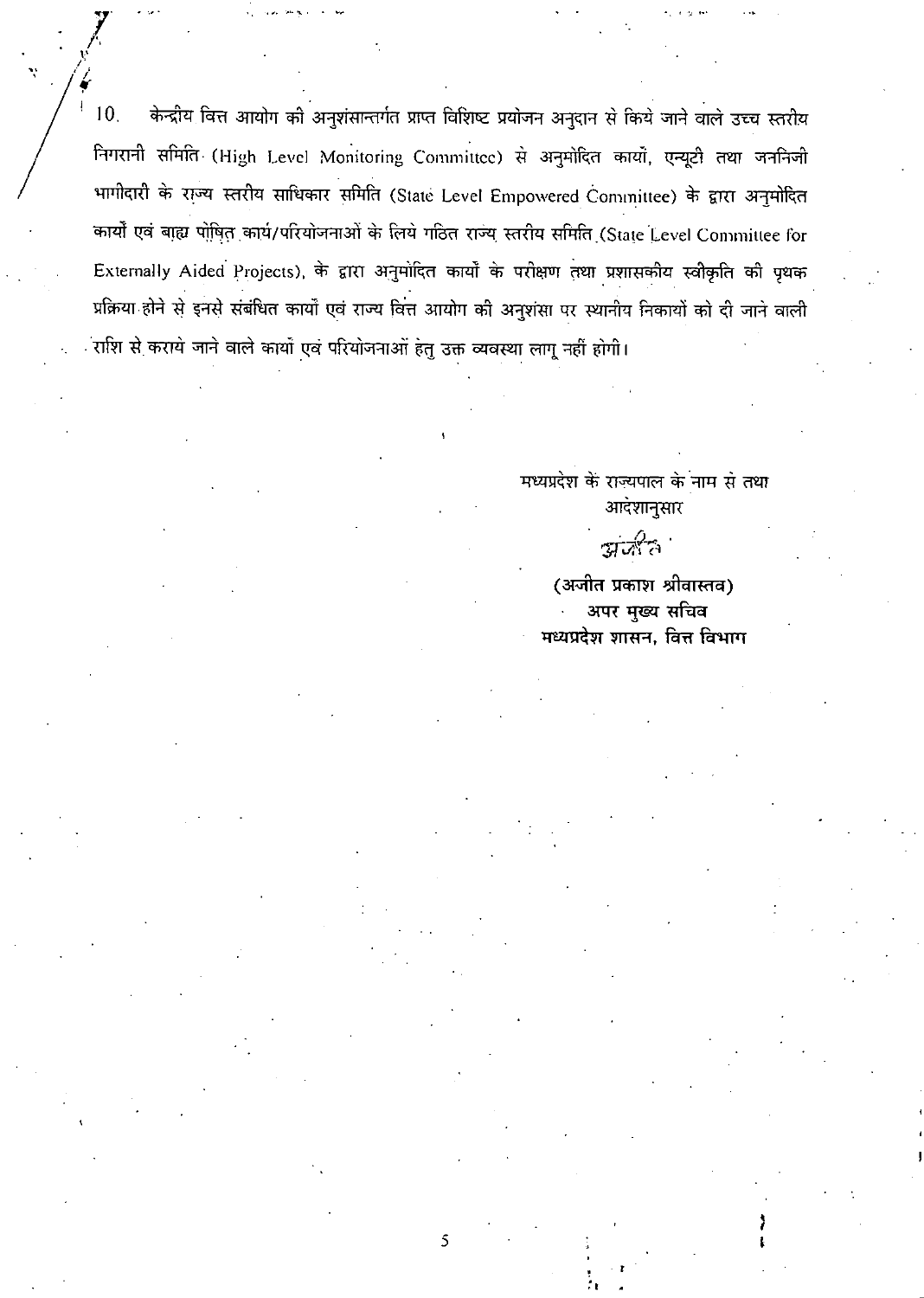348

पृ. क्रमांक /आर-1703/चार/ब-1/2012

## प्रतिलिपि :-

- राज्यपाल, मध्यप्रदेश के सचिव, राजभवन, भांपाल। 1.
- प्रमुख सचिव, मध्यप्रदेश विधान सभा, भोपाल। 2.
- ्निबंधक, उच्च न्यायालय, मध्यप्रदेश, जबलपुर। 3.
- सचिव, मुख्य मंत्री सचिवालय, भोपाल।  $\overline{4}$ .
- सचिव, लोक सेवा आयोग, इंदौर। 5.
- सचिव, लोक आयुक्त, मध्यप्रदेश भोपाल। 6.
- निज सचिव/निज सहायक मंत्री/राज्यमंत्री, मध्यप्रदेश शासन, भोपाल।  $7.$
- मुख्य निर्वाचन पदाधिकारी, मध्यप्रदेश, भोपाल। 8.
- संचिव राज्य निर्वाचन आयोग, मध्यप्रदेश, भोपाल। 9.
- रजिस्ट्रार, मध्यप्रदेश राज्य प्रशासनिक न्यायाधिकरण भोपाल/जबलपुर/इंदौर/ग्वालयिर।  $10.$
- महाधिवक्ता/उप महाधिवक्ता, मध्यप्रदेश भोपाल/इंदौर/ग्वालियर।  $11.$
- महालेखाकार (लेखा एवं हकदारी/आडिट) 1/2 मध्यप्रदेश, ग्वालियर/भोपाल।  $12.$
- $13.$ अध्यक्ष व्यावसायिक परीक्षा मंडल/माध्यमिक शिक्षा मंडल, मध्यप्रदेश, भोपाल।
- प्रमुख सचिव/सचिव/उप सचिव, सामान्य प्रशासन विभाग, भोपाल।  $14.$
- आयुक्त, कोष एवं लेखा, मध्यप्रदेश।  $15<sup>2</sup>$
- 16. आयुक्त, जनसंपर्क संचालनालय, मध्यप्रदेश भोपाल।
- नियंत्रक शासकीय केन्द्रीय मुद्रणालय, भोपाल की ओर राजपत्र में प्रकाशन के लिए। 17.
- $18.$ अवर सचिव, सामान्य प्रशासन विभाग (स्थापना शाखा/अधोक्षण शाखा/अभिलेख/मुख्य लेखाधिकारी) मंत्रालय, भोपाल।

6

- मूख्य सचिव के स्टाफ ऑफिसर, मंत्रालय भोपाल। 19.
- समस्त संभागीय संयुक्त संचालक, कोष, लेखा एवं पेंशन मध्यप्रदेश। 20.
- 21. सभी प्राचार्य, लेखा प्रशिक्षण शाला, मध्यप्रदेश।
- 22. संयुक्त संचालक, जनसंपकं प्रकोष्ठ, मंत्रालय, भोपाल।
- अध्यक्ष मध्यप्रदेश राज्य कर्मचारी कल्याण समिति, मंत्रालय, भोपाल। 23.
- 24. अध्यक्ष, शांसन के समस्त मान्यता प्राप्त कर्मचारी संगठन/संघों
- 25. सभी कोषालय अधिकारी/उप कोषालय अधिकारी।

26. गार्ड फाइल

की ओर सूचनार्थ एवं आवश्यक कार्यवाही हेतु अग्रेषित।

دی<del>گ</del>ا ، برای

## (अदिति कमार त्रिपाठी) उप सचिव मध्यप्रदेश शासन, वित्त विभाग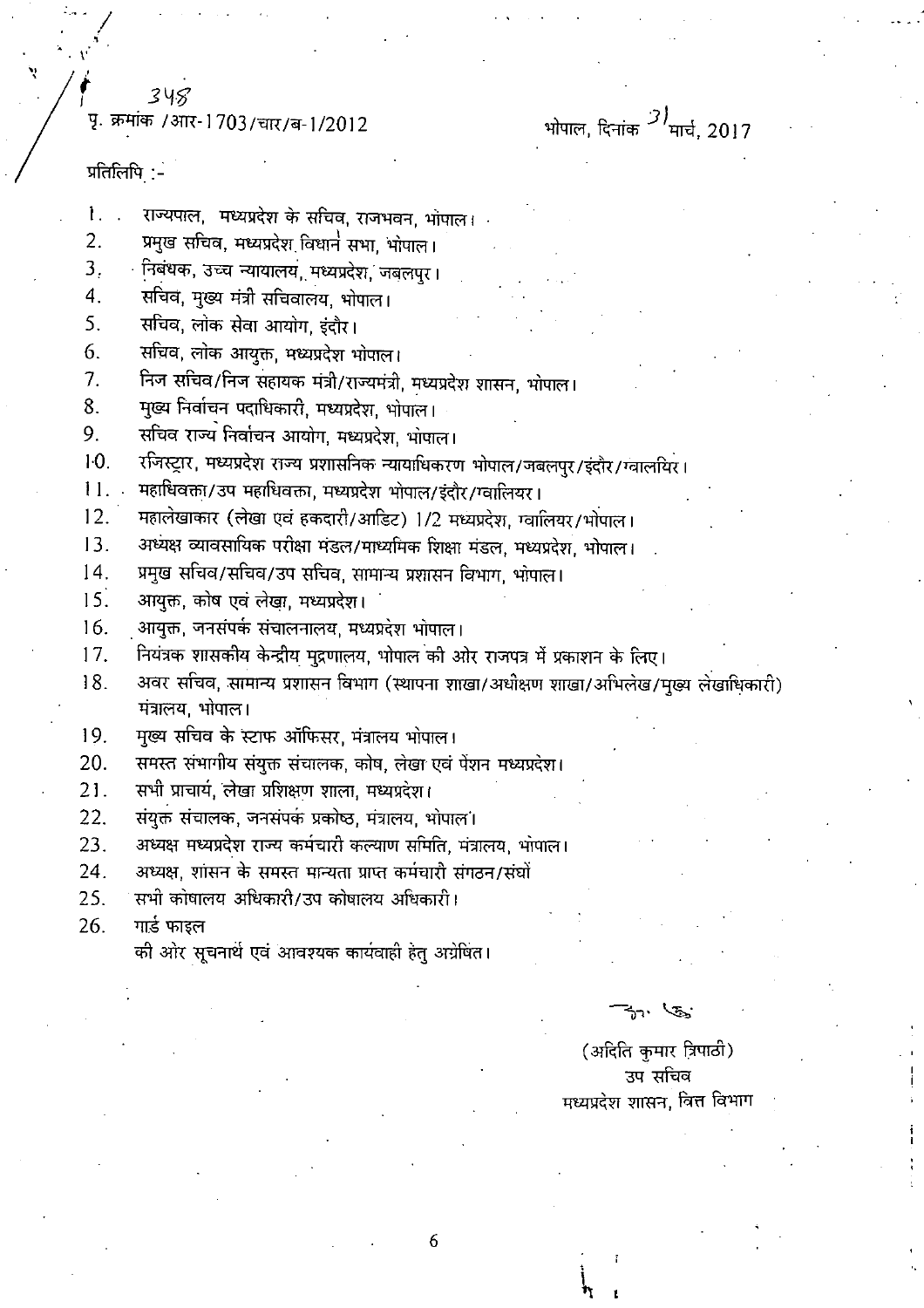परिशिष्ट—1

नवीन कार्यक्रम की अनुशंसा के लिये परियोजना अभिलेख का प्रारूप

कार्यकम की रूपरेखा / पृष्ठभूमि  $\mathbf{1}$ .

कार्यकम का नाम  $1.1$ 

- कार्यक्रम की प्रस्तावित लागत  $1.2$
- कार्यक्रम की प्रस्तावित समय-सीमा  $1.3$

कार्यक्रम का स्वरूप : केन्द्र प्रवर्तित योजना ⁄ राज्य सहायित  $1.4$ 

राज्य सहायित कार्यक्रम हेतु उप कार्यकम /अवयव /घटक (यदि कोई हैं), का उल्लेख।  $1.5$ केन्द्र प्रवर्तित कार्यकम हेतु केन्द्र एवं राज्य का हिस्सा (अगर कोई हो), तो उल्लेख।

क्या नवीन कार्यक्रम हैं या निरंतर? निरंतर कार्यक्रम की स्थिति में क्या पूर्व कार्यक्रम 1.6 के मुख्य निष्कर्ष।

कार्यक्रम से संबंधित अवधारण पत्र या विस्तृत पत्र तैयार किया गया है? यदि हाँ, तो  $1.7$ कपया संलग्न करें।

वर्तमान में संचालित योजना/उप योजना को समाप्त, विलय या संशोधित  $1.8$ किया जा रहा हैं तब उसका विवरण

क्या संचालित योजना/उपयोजना की तत्सदृश योजना हैं अगर हॉ तो दोहरा 1.9 एवं संसाधनों के क्षय को रोकने के प्रयासों की जानकारी

अम्बरेला योजना की स्थिति में योजना/उपयोजना का विस्तृत विवरण एवं प्रस्तावित 1.10 व्यय का आंकलन अवयव वार उपलब्ध करावें ।

परिणाम एवं परिदेय  $2.$ 

कार्यक्रम अवधि कार्य के विभिन्न रत्तर एवं वर्षवार निवेशित की जाने वाली राशि  $2.1$ 

| कार्य का स्तर ⁄ मद | प्रथम वर्ष | व्दितीय वर्ष | ततीय वर्षे |
|--------------------|------------|--------------|------------|
|                    |            |              |            |

योजना के परिणाम के आंकलन से संबंधित, सूचकांक, जिनके आधार पर कार्यकम का  $2.2$ सामयिक मूल्यांकन किया जा सकें । आधारभूत तथ्यांक अथवा सर्वेक्षण जिसके आधार पर प्राप्त लक्ष्यों का मूल्यांकन किया जा सके;

7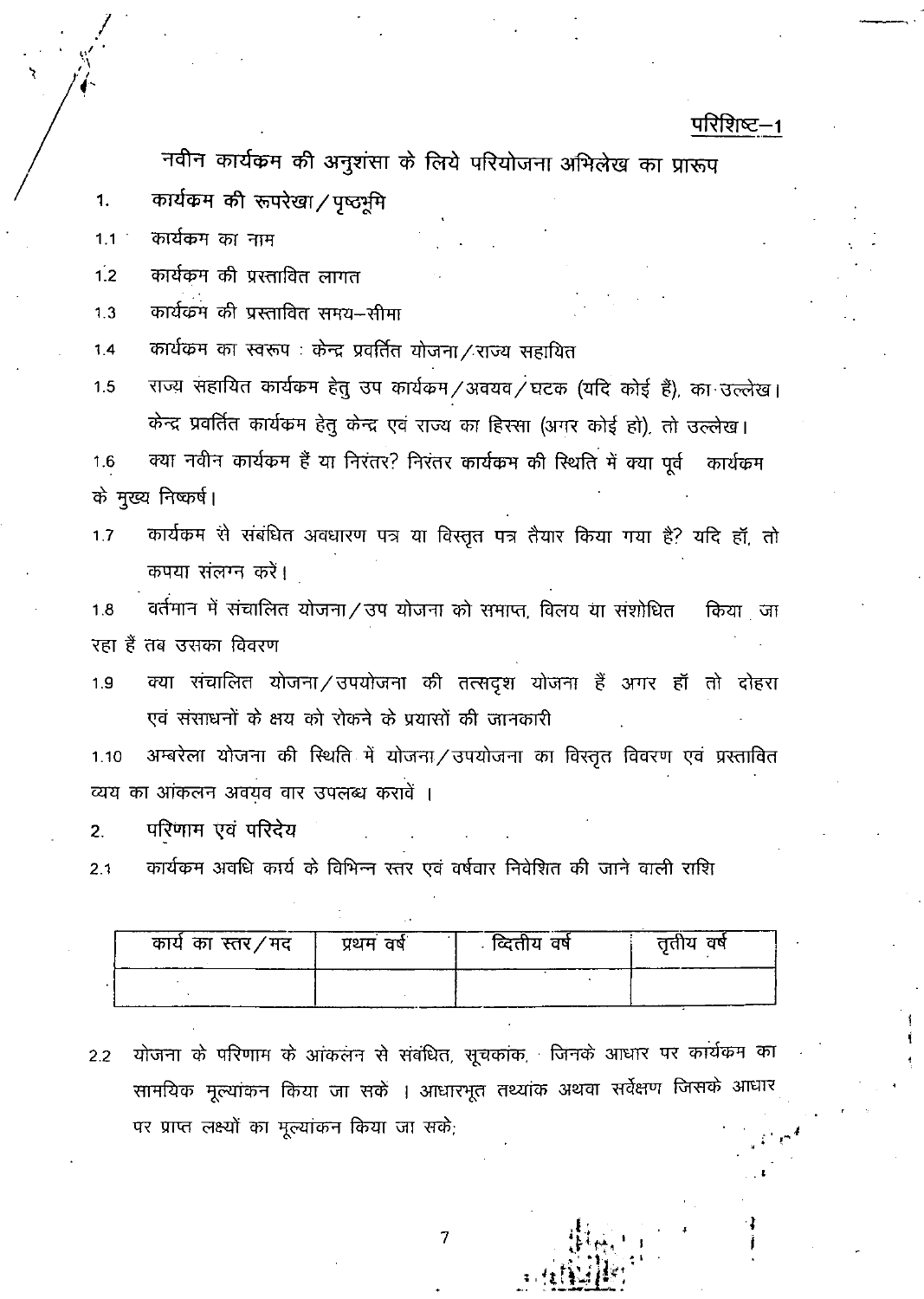$2.3$ शासन द्वारा संचालित अन्य योजनाओं / उप योजनाओं, जिनकी उपलब्धि उल्लेखनीय रही है तथा प्रस्तावित योजना के समस्य हैं । ऐसी योजनाओं के मध्य सहकियात्मकता के प्रयास जिससे समेकित परिणाम प्राप्त हो सकें तथा लोक संसाधनों की बचत हो सके का ंविवरण भी अंकित करें ।

लक्षित लामार्थी  $3.$ 

- क्या यह योजना किसी विशिष्ट रथान, क्षेत्र, जनसंख्या के किसी विशिष्ट भाग  $3.1$ हेतु संचालित है । लाभार्थियों के चयन का आधार ।
- योजना में अनुसूचित जाति/अनुसूचित जनजाति/अत्पसंख्यक एवं दिव्यांग तथा अन्य  $3.2$ लाभार्थियों के लिए किये गये विशिष्ट प्रावधान का उल्लेख।
- क्या योजना में जेंडर समानता हेतू प्रावधान हैं, महिला कल्याण के  $3.3$ प्रावधानों का उल्लेख। स
- यदि योजना हितग्राही मूलक हैं तो संभावित हितग्राहियों के चयन की प्रकिया का  $3.4$ विवरण । हितग्राहियों के चयन की प्रक्रिया को "आधार" पहचान के साथ सहलग्नता का विवरण ।

लागत विश्लेशण 4.

- क़ार्यक्रम की लागत प्राक्कलन जिसमें आवर्ती / अनवर्ती लागत की कूल राशि तथा  $4.1$ वर्षवार व्यय का विवरण ।
- योजनां की लागत के अनुमान का आधार। 4.2

योजना में देय राज्य सहायता का वर्षवार, मदवार विवरण।  $4.3$ 

- योजना का वित्त पोषण 5
- योजना के लिए वित्त पोषण के स्रोतों का उल्लेख करें : बजट सहायता, बजट के  $5.1$ अतिरिक्त स्रोत बाहय सहातया, राज्य हिस्सा आदि (सार्वजनिक उपकृम एवं स्थानीय निकायों के मामलों में )
- वित्त पोषण में भारत सरकार का अंश, राज्य सरकार का अंश, स्थानीय निकायों 5.2 का अंश हितग्राही अंश या निजी भागीदारी अंश।

मानव संसाधन  $6.$ 

अगर जनशक्ति नियोजन आवश्यक है तो पदों (स्थाई / अस्थाई) का विवरण पृथक से  $6.1$ सामान्य प्रशासन विभाग एवं वित्त विभाग को भेजा जावे । (यह प्रस्ताव मूल योजना प्रस्ताव अनुमोदन के उपरांत ही भेजा जावे ।)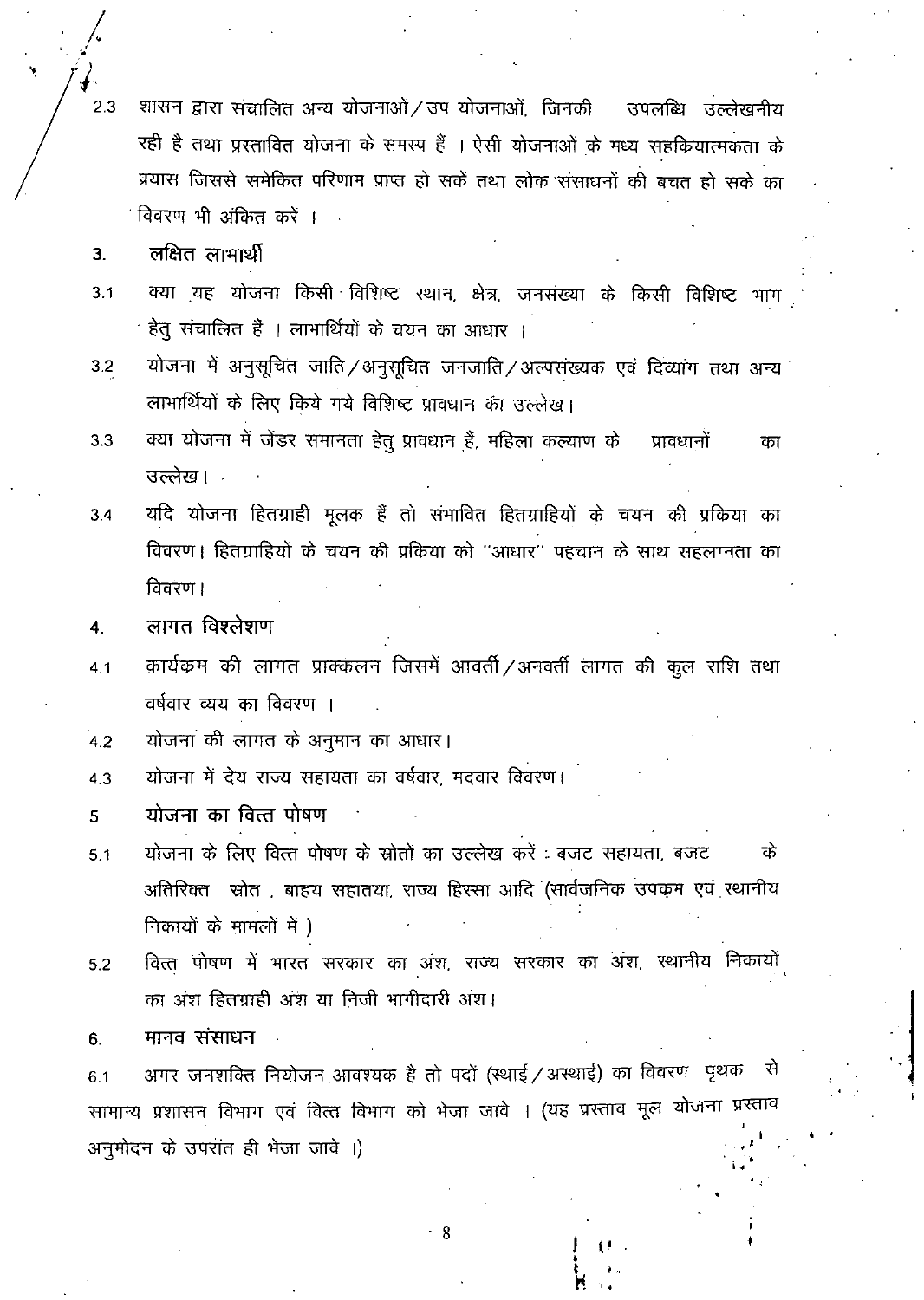मूल्यांकन एवं अनुश्रवण  $7.$ 

 $7.1$ 

योजना की उद्देश्यों की वास्तविक परिणाम के आंकलन के तरीके, सामाजिक अंकेक्षण एवं प्रावधिक अंकेक्षण का विस्तृत विवरण।

योजना में स्वंतत्र पक्ष /निष्पक्ष मूल्यांकन की व्यवस्था का उल्लेख करे (यह मूल्यांकन  $7.2$ योजना को आगे की अवधि में निरंतर रखने के परीक्षण हेतु आवश्यक है)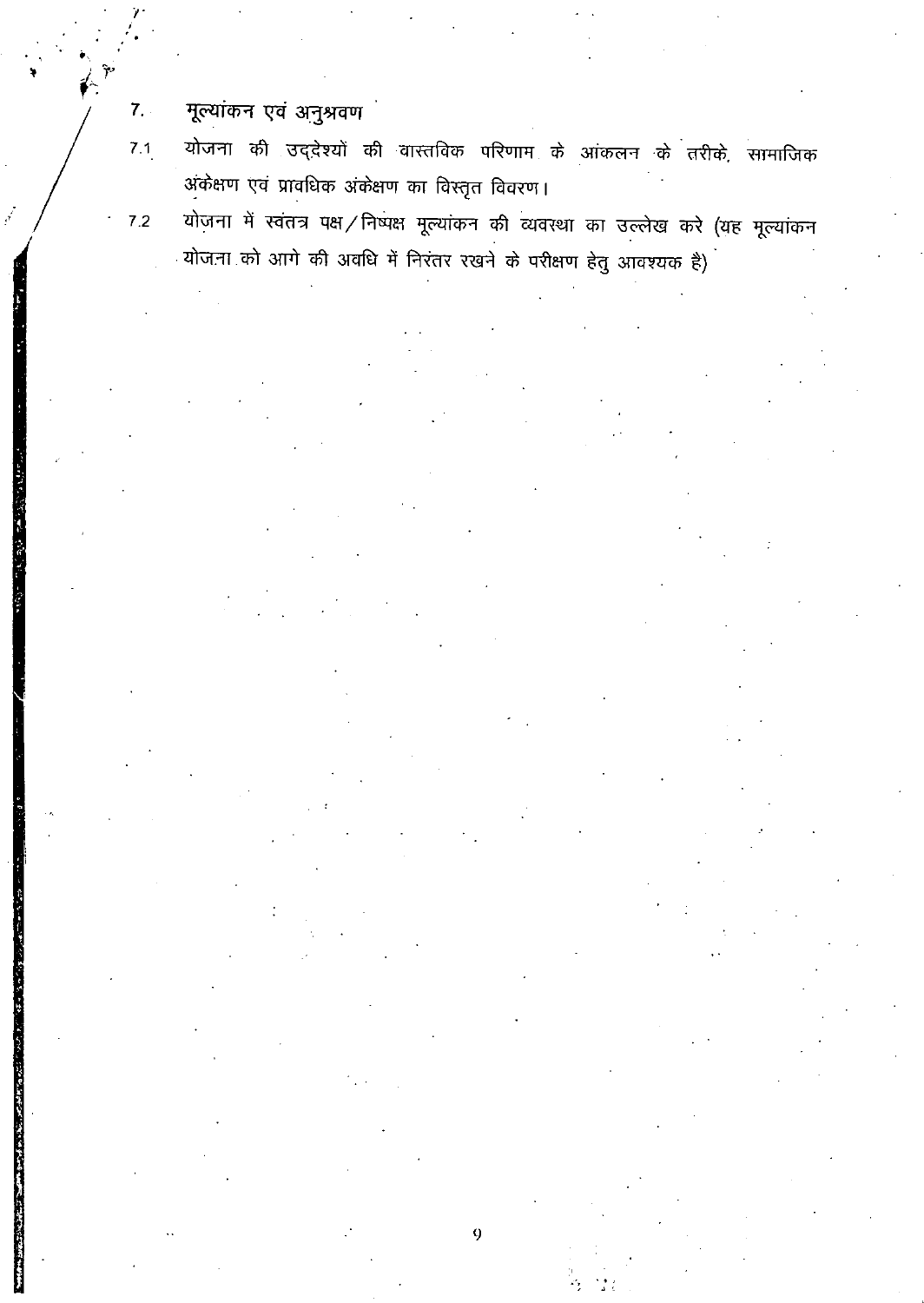नवीन परियोजनाओं की अनुशंसा के लिये परियोजना अभिलेख का प्रारूप

योजना की रूपरेखा/पृष्ठभूमि  $\ddagger$ 

योजनां का नाम  $1.1$ 

- योजना की प्रस्तावित लागत  $1.2$
- योजना की प्रस्तावित समय-सीमा  $1.3$
- यदि प्रस्तावित परियोजना किसी कार्य का अंग है, तब कार्यकम के अंतर्गत प्राप्त कुल  $-1.4$ स्वीकृतियों की लागत तथा वित्तीय वर्ष में आवश्यक राशि;

(अ) कुल स्वीकृतियों की लागत -

(ब) वित्तीय वर्ष में आवश्यक राशि

वित्तीय वर्ष आवश्यक राशि

 $2017 - 18$ 

 $2018 - 19$ 

 $2019 - 20$ 

क्या योजना की संवहनीयता और विस्तृत रिपोर्ट तैयार की गई है।  $1.5$ 

क्या प्रस्ताव मूल लागत अनुमान हैं या पुनरीक्षित लागत अनुमान है ।  $1.6$ 

पुनरीक्षित लागत अनुमान के प्रकरण में क्या लागत पुनरीक्षण समिति से अनुमोदन लिया  $1.7$ गया है।

.<br>लागत पुनरीक्षण समिति में विभाग के प्रमुख सचिव, विभागाध्यक्ष, वित्तीय सलाहकार एवं परियोजना प्रभारी होंगें।

क्या कोई भू-अर्जन, वनभूमि के लिये सहमति या पूर्व निवेश गतिविधि की गई है अगर  $1.8$ हाँ तो क्या यह परियोजना लागत में सम्मिलित हैं ।

परिणाम  $2.$ 

परियोजना अवधि कार्य के विभिन्न स्तर एवं वर्षवार निवेशित की जाने वाली राशि  $2.1$ 

| कार्य का स्तर/मद | प्रथम वर्षे | व्दितीय वर्षे | ततीय वर्ष |
|------------------|-------------|---------------|-----------|
|                  |             |               |           |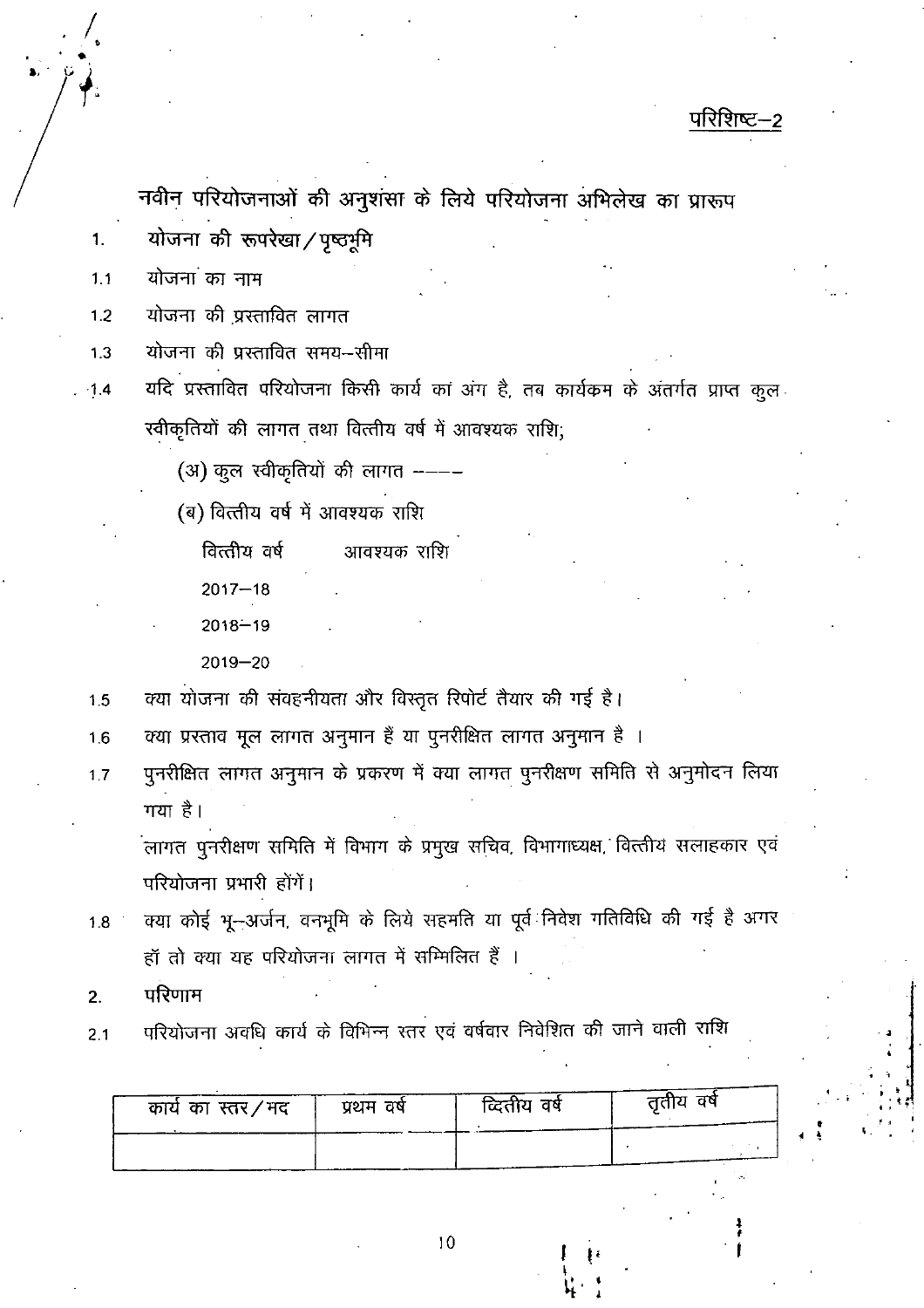निर्माणाधीन कार्यों के लिये वर्षवार आवश्यक राशि

| प्रथम वर्ष | व्दितीय वर्ष | ततीय वर्ष |
|------------|--------------|-----------|
|            |              |           |

#### परियोजना लागत  $3.$

परियोजना की कूल लागत एवं समयसीमा (वर्षवार तथा गतिविधिवार)  $3.1$ 

- भू-अर्जन की रिथति में भूमि की लागत पुनर्वास एवं पुनर्वसाहट लागत का विवरण  $3.2$
- क्या, परियोजना अवधि के दौरान मूल्य वृद्धि को लागत अनुमान में शामिल किया  $3.3$ गया है । अगर हॉ, तो दर।

पुनरीक्षित लागत अनुमान की स्थिति में लागत वृद्धि के प्रस्ताव पर लागत पुनरीक्षण  $3.4$ समिति का अभिमत।

वित्त पोषण  $\overline{4}$ .

योजना के लिए वित्त पोषण के स्रोतों यथा; बजट सहायता, बजट के अतिरिक्त स्रोत,  $4.1$ बाहय सहायता, भारत सरकार का अंश, राज्य सरकार का अंश, स्थानीय संस्थाओं का अंश, हितग्राही अंश या निजी भागीदारी अंश आदि।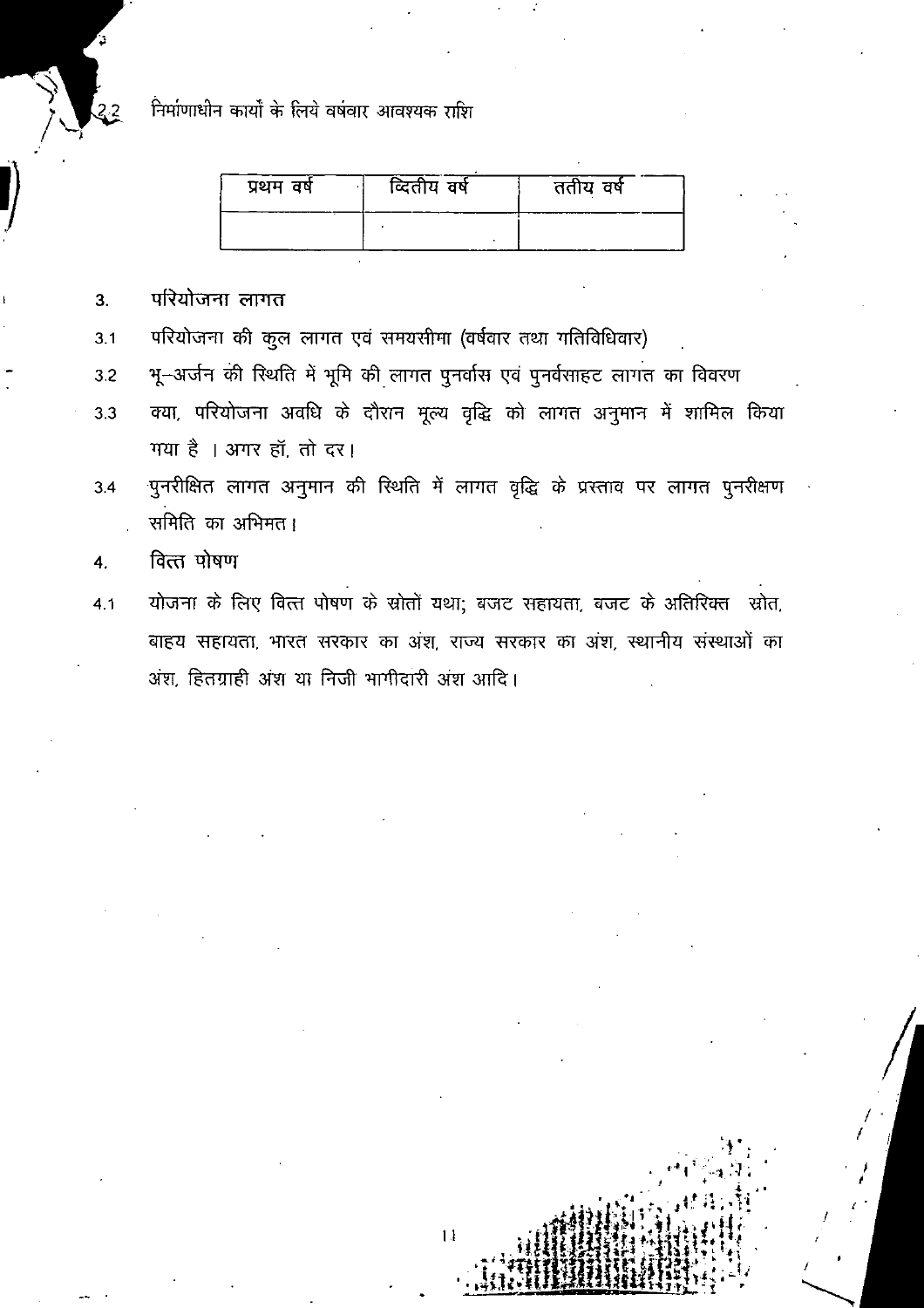मध्यप्रदेश शासन वित्त विभाग, मुंत्रालय

कर्णाक/पी.ए./२९९%  $2.5$  Gem  $\times$ 

भोपाल दिनांक |  $6$  जून 2020

 $-1$   $\leq$   $\frac{5}{4}$  /  $\frac{3}{4}$  /  $\frac{3}{4}$  /  $\frac{2012}{4}$  /  $\frac{2012}{4}$ कनॉक :-प्रति,

शासन के समस्त विभाग

मध्यप्रदेश

लॉक वित्त से वित्त पोषित (Publicly Funded) कार्यकर्मो, योजनाओं एवं परियोजनाओं ∙विषय -के परीक्षण तथा प्रशासकीय अनुमोदन की प्रकिया ।

मध्यप्रदेश शासन वित्त विभाग का परिपत्र कमॉक : 347/आर-1703/चार/ब-1/2012 भोपाल दिनांक 31 मार्च 2017

 $000$ 

सदर्भिर्दैदैर्गरिपत्र के द्वारा योजनाओं/परियोजनाओं की निरंतरता केन्द्रीय वित्त आयोग की आवार्ड अवधि के लिये प्राप्त करने के संबंध में प्रकिया का निर्धारण किया गया था । वर्तमान में 15 वें केन्द्रीय वित्त आयोग द्वास प्रथम अंतरिम रिपोर्ट प्रस्तुत कर वित्तीय वर्ष 2020–21 के लिये संसाधनों की उपलब्ध की अनुशंसायें की गई हैं ।

उपरोक्त परिप्रेक्ष्य में राज्य शासन द्वारा विचारोपरात निर्णय लिया गया है कि वित्तीय वर्ष 2020-21 में समस्त ऐसी योजनाएं जो पूर्व में संदर्भित परिपत्र अनुसार सक्षम स्तर से स्वीकृत है, जिनको बंद करने का निर्णय ना किया हो एवं⁄या शून्य बजट प्राक्धान ना हो वो दिनांक 31/03/2021 तक के लिए निरंतर मान्य की जायेंगी । इसके पश्चात् की अवधि के लियें योजनाओं / परियोजनाओं की निरंतरता हेतु पृथक से निर्देश जारी किये जायेंगे ।

वित्तीय वर्ष 2020—21 में नवीन योजनाओं / पुनरीक्षित योजनाओं की स्वीकृति की प्रक्रिया के संबंध में सदर्भित परिपत्र की कड़िका-4 एवं 5 अनुसार ही कार्यवाही की जाये ।

> मध्यप्रदेश के राज्यपाल के नाम से तथा आदेशानुसार

⊶ٌم (अंभित रारे प्रमुख सचिव, मध्यप्रदेश शांसन, वित्त विभाग

 $\frac{1}{2}$ / $\frac{1}{4}$ 

<u>ڵڗٙ؞؞ڿڂۄڂڮڂڮڿڮڮ</u>

المدافعة

 $24$  JUN 2020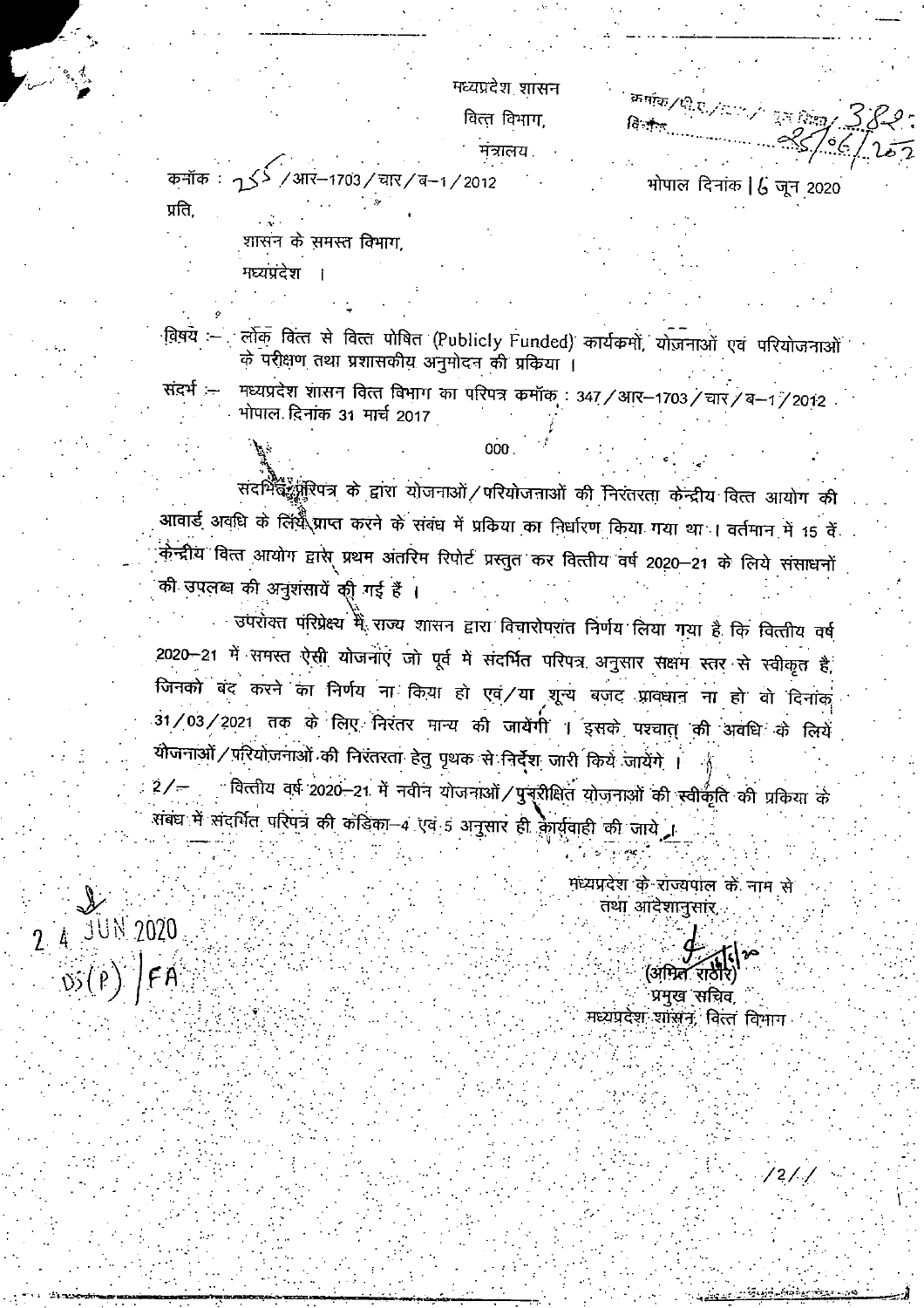भोपाल दिनांक 16 जून 2020

प.क<sup>:</sup> : 256 / आर--1703 / चार / ब--1 / 2012

प्रतिलिपि $:=$ 

1. राज्यपालं के प्रमुख सचिवं, राजभवनं, भोपाल ।

2. प्रमुख सचिव, मध्यप्रदेश विधानसभा, भोपाल ।

3. निबंधक, उच्च न्यायालय, मध्यप्रदेश जवलपुर ।

4. सचिव, मुख्यमंत्री सचिवालय, भोपाल ।

5. सचिव लोक सेवा आयोग, इंदौर ।

6. सचिव, लोकायुक्त, मध्यप्रदेश, भोपाल ।

7. निज सचिवं / निज सहायक मंत्री / राज्यमंत्री, मध्यप्रदेश शासन, भोपाल ।

8. मुख्य निर्वाचन पदाधिकारी, मध्यप्रदेश, भोपाल ।

9. सचिव, राज्य निर्वाचन आयोग, मध्यप्रदेश, भोपाल ।

10. रजिस्दार, मध्यप्रदेश राज्य प्रशासनिक न्यायाधिकरण भोपाल/जबलपुर/इंदौर/ग्वालियर।

11. महाधिवक्ता / उप. महाधिवक्ता, मध्यप्रदेश भोपाल / इंदौर / ग्वालियर ।

12 महालेखाकार (लेखा एवं हकदारी / आडिट) 1 / 2 म.प्र. ग्वालियर / भोपाल ।

13.अध्यक्ष स्नावसायिक परीक्षा मंडल/माध्यमिक शिक्षा मंडल, मध्यप्रदेश, भोपाल

14.प्रमुख संसिद्धि / सचिव/उप सचिव, सामान्य प्रशासन विभाग, भोपाल । ्रा5 आयुक्त, कोष एवं लेखा, मध्यप्रदेश ।

ी6.आयुक्त, जनसंबर्क, संचालनालय, मध्यप्रदेश भोपाल म

17. नियंत्रक शासकीय केन्द्रीय मुद्रणालय, भोपाल की ओर राजपत्र में प्रकाशन के लिए । .18.अवर सचिव, सामान्य प्रशासन विभाग (स्थापना शाखा अधीक्षण ्शाखा / अभिलेख , .मुख्य लेखाधिकारी) मंत्रालय, भोपाल ।

१९ पुख्य सचिव के स्टॉफ आफीसर, मध्यप्रदेश मंत्रालय, भोपाल ।

20 समस्त संभागीय संयुक्त\संचालक, कोष एवं लेखा, मध्यप्रदेश

21. समस्त प्राचार्य, लेखा प्रशिक्षण शाला, मध्यप्रदेश ।

22 संयुक्त संचालक, जनसंपर्क प्रकोष्ठ, मंत्रालय, भोपाल ।

23.अध्यक्ष, मध्यप्रदेश राज्य कर्मचारी कल्याण समिति, मंत्रालय, भोपाल ।

24.अध्यक्ष, शासन के समस्त मान्यता प्राप्त कर्मचारी संगठन/संघ ।

25 समस्त कोषालय अधिकारी/उप कोषालय अधिकारी, मध्यप्रदेश ।

26.गार्ड फाईल ।

की ओर सूचनार्थ एवं आवश्यक कार्यवाही हेतु अग्रेषित

(रूपेशे कुमार पठवार) । उप सचिव मध्यप्रदेश शासन, वित्त विभाग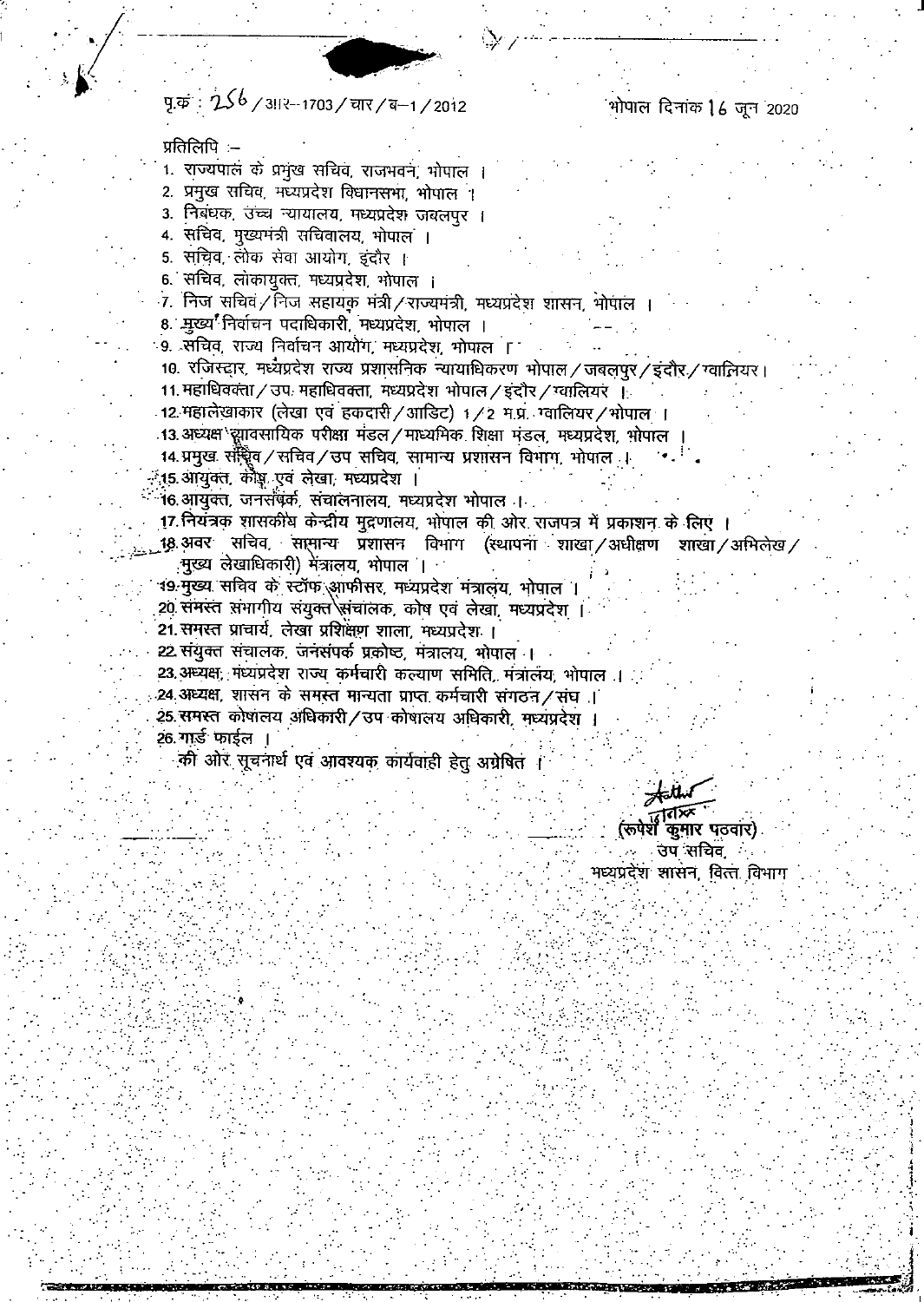## मध्य प्रदेश शासन वित्त विभाग मंत्रालय

 $-:-$ 

 $\frac{1}{400}$   $\frac{1}{2}$   $\frac{1}{2}$   $\frac{1}{2}$   $\frac{1}{2}$   $\frac{1}{2}$   $\frac{1}{2}$   $\frac{1}{2}$   $\frac{1}{2}$   $\frac{1}{2}$   $\frac{1}{2}$   $\frac{1}{2}$   $\frac{1}{2}$   $\frac{1}{2}$   $\frac{1}{2}$   $\frac{1}{2}$   $\frac{1}{2}$   $\frac{1}{2}$   $\frac{1}{2}$   $\frac{1}{2}$   $\frac{1}{2}$   $\frac{1}{2}$ प्रति.

> शासन के समस्त विभाग, मध्यप्रदेश

विषयः-लोक वित्त से वित्त पोषित (Publicly Funded) कार्यक्रमों योजनाओं एवं परियोजनाओं के परीक्षण तथा प्रशासकीय अनुमोदन की प्रक्रिया ।

संदर्भ -1. मध्य प्रदेश शासन, वित्त विभाग का पत्र कंमाक 347 / आर. 1703 / चार/ब-1/2012, दिनांक 31/03/2017

2. वित्त विभाग का पत्र कमाक 255/आर. 1703/चार/ब-1/2012. दिनांक 16 जून 2020.

उपरोक्त संदर्भित पत्रों के द्वारा योजनाओं / परियोजनाओं की निरंतरता केन्द्रीय वित्त आयोग की आवार्ड अवधि के लिए प्राप्त करने के संबंध में प्रकिया का निर्धारण किया गया था। वर्तमान में 15वें केन्द्रीय वित्त आयोग द्वारा रिपोर्ट प्रस्तुत कर वित्तीय वर्ष 2021-26 के लिए संसाधनों की उपलब्ध की अनुशंसायें की गई है।

.<br>उपरोक्त परिप्रेक्ष्य में राज्य शासन द्वारा विचारोपरांत निर्णय लिया गया है कि वित्तीय वर्ष 2021–22 में समस्त ऐसी योजनाएं जो पूर्व में संदर्भित परिपत्र कमाक-1 के अनुसार सक्षम स्तर से स्वीकृत है, जिनको बद करने का निर्णय ना किया हो एवं/या शून्य बजट प्रावधान ना हो वो दिनोंक 31/12/2021 तक के लिए निरंतर मान्य की जायेंगी। इसके पश्चात् की-अवधि के लिये योजनाओं / परियोजनाओं की निरन्तरता हेतु पृथक से निर्देश जारी किये जायेंगे।

2/ वित्तीय वर्ष 2021–22 में नवीन योजनाओं/पुनरीक्षित योजनाओं की स्वीकृति की प्रक्रिया के संबंध में संदर्भित परिपत्र कमाक–1 की कडिका–4 एवं 5 अनुसार कार्यवाही की जाये।

> मध्यप्रदेश के राज्यपाल के नाम से तथा आदेशानुसार

गोपाल, दिनांक 20 / 07 / 2021

(आईरीन सिंथिया जे.पी.) अपर सचिव एवं संचालक बजट मध्य प्रदेश शासन, वित्त विभाग

.निरंतर...2.

لا -